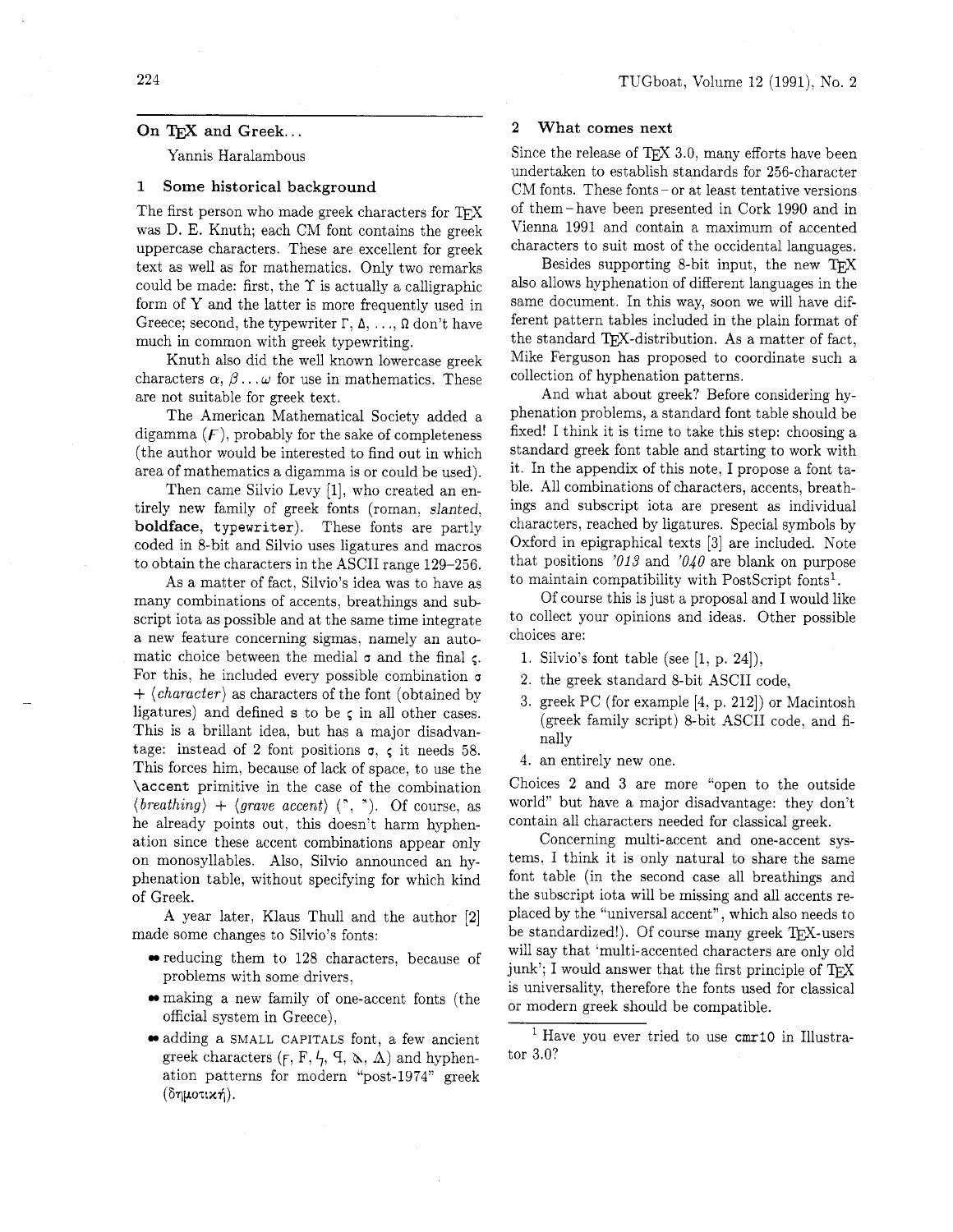## **3 Problems.**

Besides a choice of the font table, there are some problems which should be discussed, concerning the transliteration of Greek in 7-bit ASCII. The latter can still be useful for electronic mail and other media or devices which don't allow 8-bit. I think that Silvio's transliteration

|   |   | $\sim$ |             | Ê |   |                  |   | χ |  |
|---|---|--------|-------------|---|---|------------------|---|---|--|
| а |   |        |             |   | 7 |                  |   |   |  |
|   |   |        | ------<br>π | ο |   | ________________ | œ |   |  |
|   | x |        |             |   |   |                  | - |   |  |

has become a standard (I still get messages from people using **x** for  $\chi$ , **th** for  $\theta$ , **y** for **v**, which can cause quite a confusion...). In  $[2]$  a slight modification to Silvio's transliteration is proposed: c for  $\zeta$ . I have another modification to propose: **v,** V for the letter digamma r, F. This is some kind of rehabilitation of this Ietter, which was rather common in some ancient greek idioms (who would deny the beauty of Sapfo's

åλλά κάμ μὲν γλῶσσα ϝέαγε, λέπτον  $\delta$ ' αύτικα χρώι πύρ ύπαδεδρόμακεν, όππάτεσι δ' οὐδ' ἔν ὄρρημ' ἐπιρρόμβεισι [ 6' &xouar)

But there is a problem: the circumflex accent. Silvio encodes it as " which-at least visually-is the most natural choice. But " is active in TEX and plays an important rôle in line breaking. Silvio has to enclose greek text inside a group where  $\tilde{\ }$  is non-active; this brings several inconveniences, which could be avoided. I propose to change the transliteration of the circumflex accent. The next most natural choice would be  $\hat{ }$  (in french "accent circonflexe"). But unfortunately, the same problem would appear. If you look at the standard ASCII table (see  $[5, p. 367]$ ) only the four characters  $\ast$ ,  $+, =, \perp$  are possible choices. The characters  $*$  and  $\perp$ should be eliminated because of their uses in various  $TFX-constructions. Only + and = remain unused.$ Therefore I propose = as a 7-bit transliteration of the circumflex accent. A sequence like

no6 nijye *b* (ijAo< z6v nuXr6v fiyep3v; would be typed as

# Po=u p=hge <o z=hloc t=wn pali=wn <hmer=wn?

For the minor inconvenience of typing \$=\$ when you really want  $a = 2$  you will be using greek fonts in a straightforward manner, like CM fonts.

Similar problems arise with diaeresis ( $\delta$ ia $\lambda$ utix $\alpha$ ) and subscript iota ( $\delta \pi$ o $\gamma$ e $\gamma$ pa $\mu\mu\epsilon\nu\eta$ ). All this has to be discussed.

## **4 A Greek** TEX **Users (sub-) Group**

There is a lot of work which remains to be done - and more and more people wanting to use  $T_F X$  for  $greek$ , and potentially being able to contribute  $-$ :

- hyphenation tables should be made according to TEX 3.0 and the new standard font (once it's established). The recent release of a greek dictionnary on electronic media should be exploited;
- IATEX and  $A_{\mathcal{M}}S$ -TEX styles should be created;
- **<sup>0</sup>**new fonts, like a typewriter font which would look like greek typewriting, and sans-serifs should be made;
- **•** greek PostScript fonts should be gathered and the corresponding . tfm files created. They then could be used as virtual fonts;
- **•** introductory and TEX-educational material should be translated to greek; and finally the most important:
- **0** all this should be gathered, ordered, documented and made available by the maximum number of servers. Some part of it could also be included in the standard TFX distribution.

And before even starting, there should be a solid discussion on the standardization problems I mentioned in previous sections.

Therefore I solemnly propose the creation of some structure (or sub-structure of TUG) which will take the responsibility for distributing and coordinating the tasks. Please send me your opinions, ideas and proposals, either to my bitnet address or to my physical address. I propose that the deadline (minus a week) for submission of technical papers for the first regular issue of TUGboat, volume 13 (November 19), be a (tentative) deadline for your answers, after which I'll collect the informations and statistics, and announce them through the TUGboat (that is, after agreement of the editorial board).

I especially invite TFX users in Greece to contact me, because of my lacunary knowledge on TFXactivities in Greece.

### **<sup>5</sup>Say it in Greek..** .

Kai στα έλληνιχα τώρα: πρώτα απ' δλα θα ήθελα να εύχαριστήσω τους έκδότες του  $TUGboat$  που μου έπέτρεφαν να έχφραστῶ στα έλληνικα μέσα απ' τις στῆλες τοῦ περιοδικού. Κι αύτό για να σάς προτείνω, μέ πιο πολλή

signs, since that tells  $T \nsubseteq X$  to insert the proper spac-

 $^2$  according to Knuth  $([5, p. 51])$ : You can also type + and =, to get the corresponding symbols + and  $=$ ; but it's much better to use such characters only in math mode, i.e., enclosed between two  $\frac{1}{2}$  ing for mathematics.